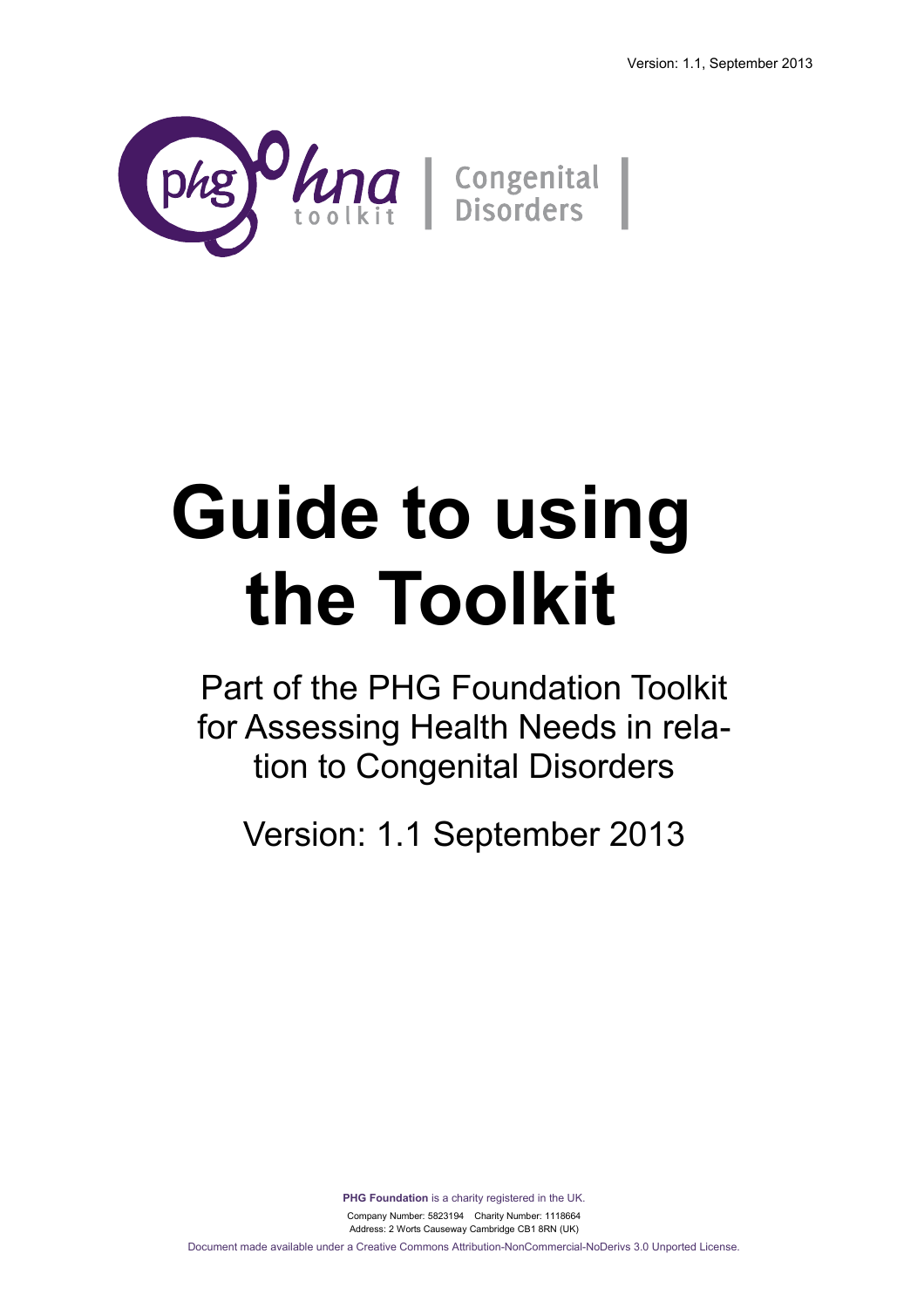

# **INTRODUCTION**

Having completed the Getting Started document, you should now have chosen your topics, formed your project team, set out your aims and objectives, identified resources for the project, prepared a budget, allocated responsibilities, and defined the time frame for the work.

You can now begin your Health Needs Assessment. The overall process consists of:

- **1.** Carrying out a needs assessment for each individual topic you have chosen. For each topic there is a Background Briefing, a Tool and Calculator, and a Summary Report.
	- The **Background Briefing** provides information and key references about the condition or services.
	- The **Tool** leads the user through the needs assessment process and asks for typed/written responses and simple numerical input.
	- The **Calculator** is used for entering numerical data estimates and calculations. The Tool and the Calculator must be used together – while completing the Tool, you will be asked to enter data into the Calculator.
	- The **Summary Report** within each tool sets out the main findings from your health needs assessment for the topic.
- **2.** Considering all topics together, carrying out a **Final prioritisation and moving to planning and action** exercise to identify priorities and actions for improving the care and prevention of congenital disorders.
- **3.** Drawing the results for all your topics and the prioritisation together in the **Final Report.**

A set of additional documents are available to assist you with your health needs assessment. These include:

#### **Introductory Documents**

- Overview Document to the PHG Foundation Toolkit for Assessing Health Needs in Relation to Congenital Disorders
- Introduction to HNA and methodology

#### **Supporting Documents**

- Ethical, legal and social issues related to treating and preventing congenital disorders
- Consanguinity an overview of consanguinity and its implications
- Patient engagement how patients might be engaged in managing and improving their care and in advocacy activities
- Health economics in the area of congenital disorders an introduction
- A Glossary of terms contained in the Toolkit, to make it understandable to all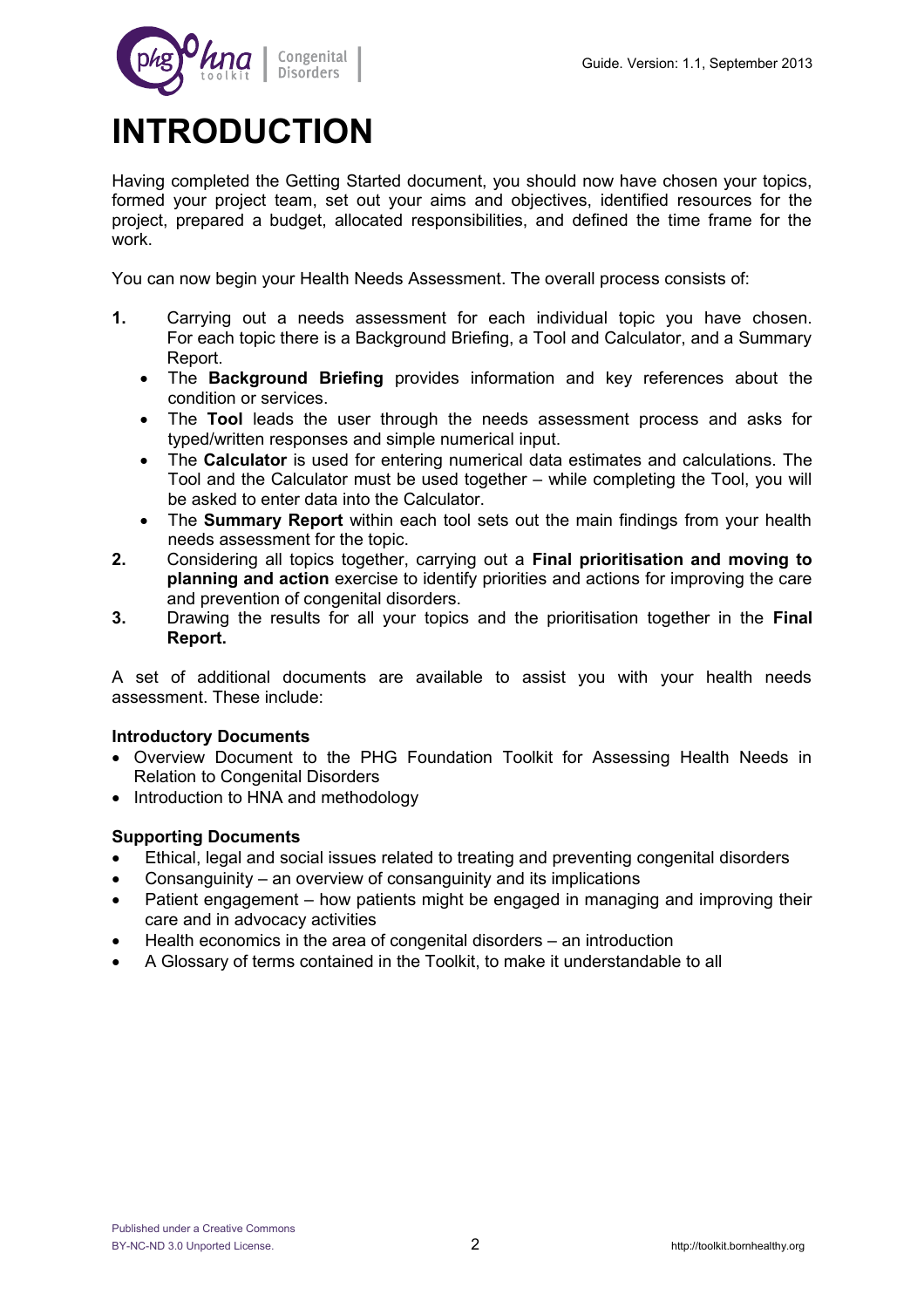

## **NEEDS ASSESSMENT FOR INDIVIDUAL TOPICS**

The basic process for starting a needs assessment is:

Go to website  $\rightarrow$  Select a region and country  $\rightarrow$  Find your topic  $\rightarrow$  Download files

We suggest that, if possible, users print the Tool and use the Calculator on a computer, in order to work through the process most easily. However, all the necessary documents are provided to allow you to complete the process fully on paper or fully on a computer.

Documents which are Microsoft Office file types or Open Office file types can be completed on a computer, given that software for viewing these file types are available (see below). All documents are formatted in UK English, however, it is possible that formatting may revert to these setting to those set by the user, please be aware this may occur and need to be dealt with by the user.

#### **Notes on files provided**

#### **File downloads**

If you have an unreliable or slow internet connection, we recommend that you download all files for a topic in your country in one zip file (located at the top left of the topic downloads page). This will give you all topic files, plus the generic files that are the same for all topics. Otherwise, all files are available for individual download from the pages for each topic and country.

#### **File types**

The Toolkit contains a range of file types: for completing needs assessments on paper, you can use the PDF documents. For completion on your computer you can use either the Microsoft Office files (for those using Microsoft Word and Excel) or the Open Document Format files (if you use Open Office or Libre Office in place of Microsoft Office). Some documents are only available as PDF versions, and some documents are available in all three formats. You only need to download the files that correspond to the Office Suite that you use along with the PDF-only version documents (i.e. if you use Open Office or Libre Office then download the Open Document Format versions). Libre Office is reliable, free software for completing office tasks, and can be downloaded from [www.libreoffice.org.](http://www.libreoffice.org/) If you do not have a PDF reader, you can get one free at [\[http://get.adobe.com/uk/reader/otherversions\]](http://get.adobe.com/uk/reader/otherversions).

#### **File distribution**

Files in this Toolkit may be distributed under a Creative Commons BY-SA-NC license: for non-commercial use, with attribution to PHG Foundation as the author, and shared under this same license. A copy of this license can be found at http://creativecommons.org/licenses/by-nc-nd/3.0/.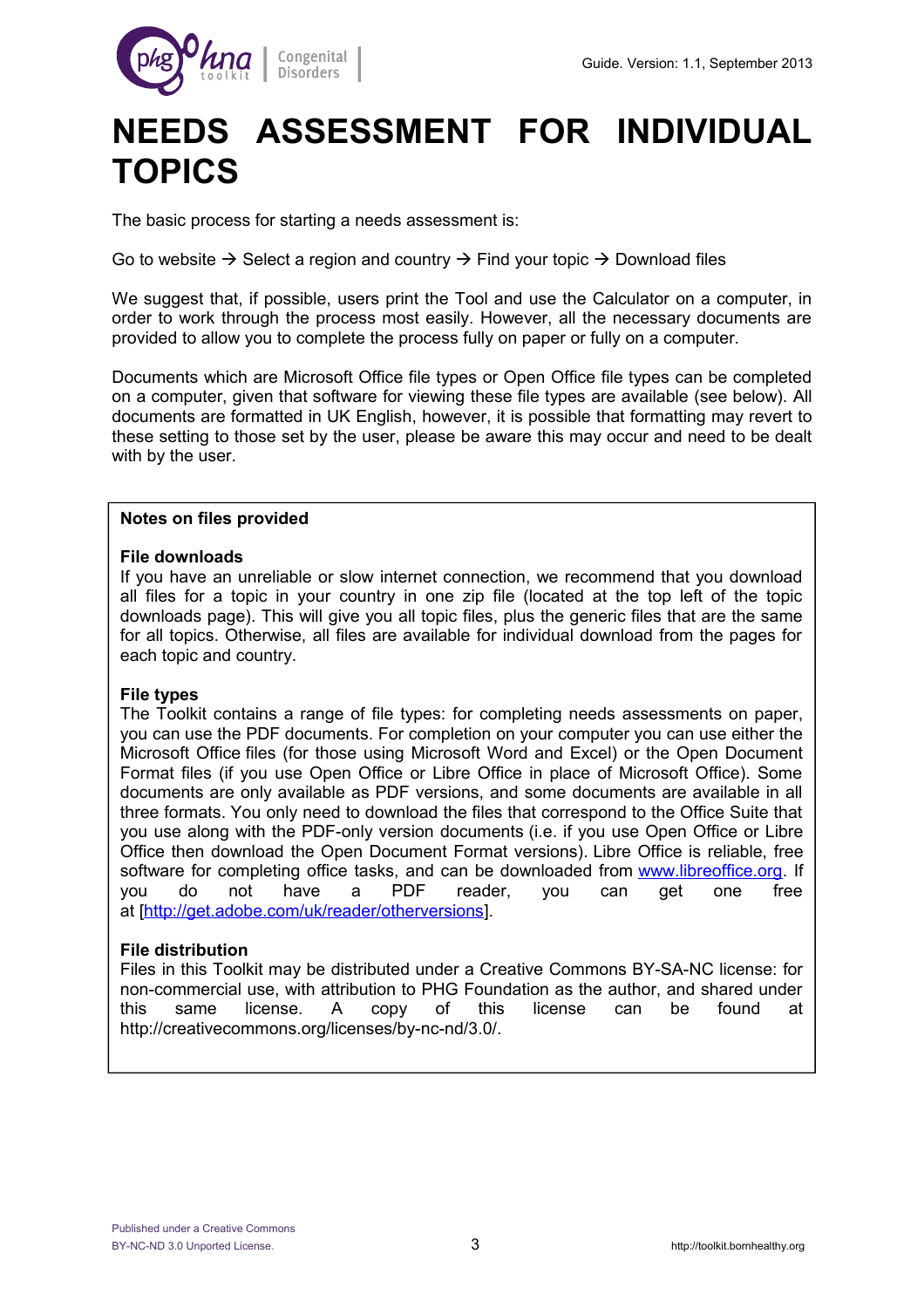

## **Using the Tool and Calculator**

The exact information provided in the Tool and Calculator vary by topic. Given below is an outline of the main sections of the Tool and Calculator. For most service topics, the Calculator contents are limited to just Demography and Health Services data. (Some additional technical notes to assist you in using the Tool and Calculator are provided in the next section.)

#### **The Country Profile (CP)** (all topics; includes Calculator sheets)

This section involves completing two sheets in the Calculator: the Demography sheet and the Health-Services sheet. These are identical across topics, so if you have already entered demography or health-services information for another Needs Assessment in your population, you can copy that information into any Calculator for the same population.

Demographic factors in a population have important effects on the burden of congenital disorders. For example, maternal age and level of consanguineous marriage affect the birth prevalence of some conditions, while birth rate and contraceptive prevalence affect the absolute number of births. Maternal health and socio-economic indicators are useful for a general understanding of the target (national or sub-national) population context.

Ideally, activities related to the care and prevention of congenital disorders should be well integrated into other health services, including family planning, women's, maternal, newborn, child, genetic and public health services.

#### **The Epidemiology section (E)** (condition topics only; includes Calculator sheets) This will provide the information for assessing the baseline burden of the condition in your country/territory. Using data from the Demography section and from national or sub-national data collection you will create a picture of the quantitative burden; if no specific data is available for your country, or data is thought to be of low quality, you can use the modelled estimates which are provided. In some cases you may wish to combine local with modelled data.

**The Interventions section (INTERV**) (condition topics; includes Calculator sheets) For some conditions, and for some services, the Tool and Calculator allow you to estimate the effect of certain interventions on the burden of the condition.

#### **The Needs Assessment section (NA)** (all topics; includes Calculator sheets)

Following the quantitative estimation of the burden, this section will provide a systematic assessment of the policies, programmes and services that already exist in your country/territory. It will help you to consider the potential impact of policies, programmes and services that could be introduced.

#### **The Situation Assessment (all topics)**

This is a brief section in which you will consider how your political, social and economic environment improves or undermines your ability to implement desired policies and services.

#### **The Initial Prioritisation (all topics)**

This exercise will indicate what actions can best be taken to improve the prevention and care of the condition, or what actions will improve the quality of a given service, and ask you to rank the actions according to priority. Information from this section will be used in the final, overall prioritisation process (see below).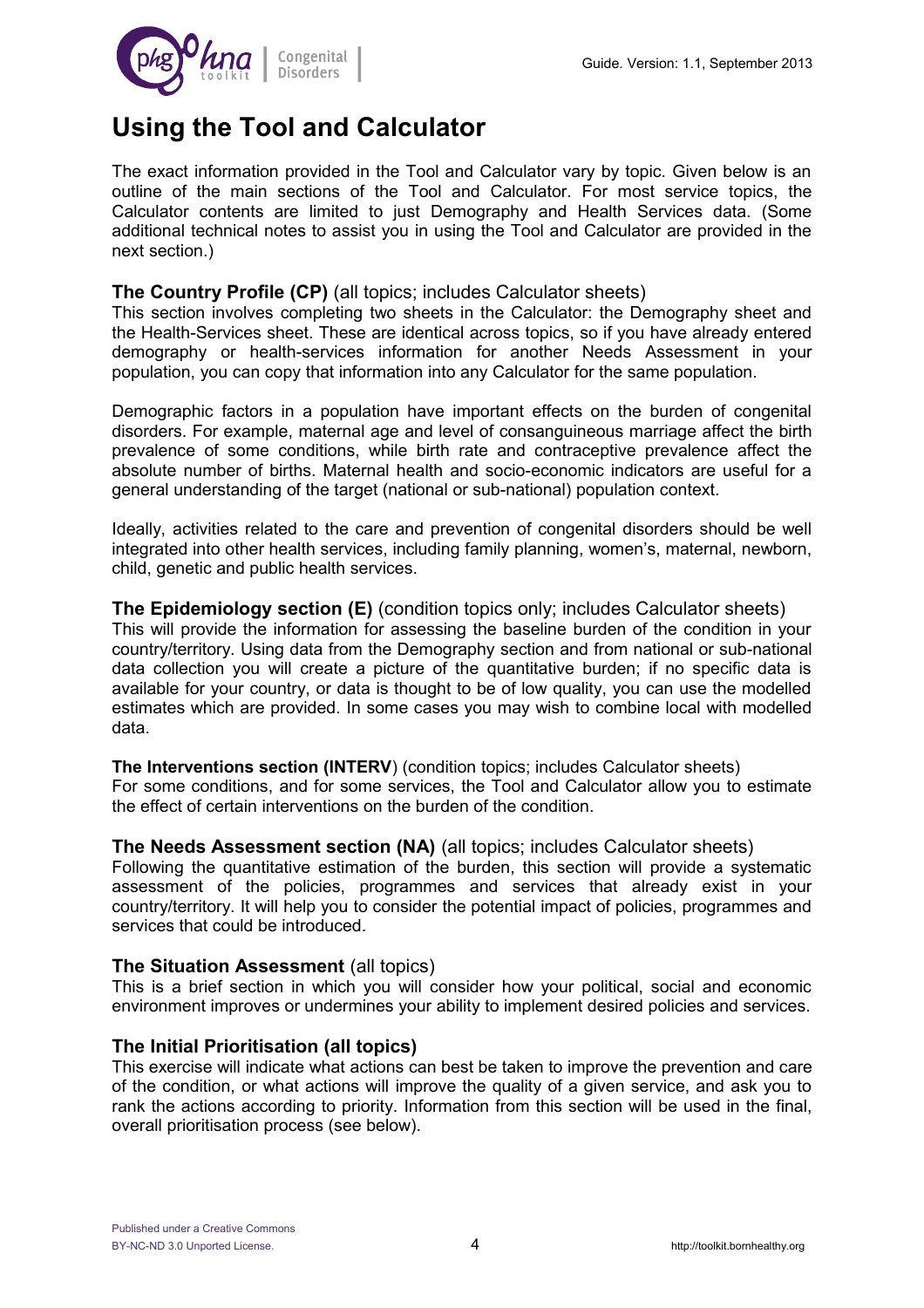

## **Technical notes on using the Tool and Calculator**

#### **Data estimates in the Calculators**

Data for the country profile (Demography and Health Services) come from a range of sources, which are cited in brief in the sheets. Some indicators (such as density of health service personnel) are derived indirectly using two other pieces of data (in this case, numbers of health service personnel, and population numbers). For some indicators you will need to get the data locally and complete the relevant tables.

#### **Highlighted cells in the Calculators**

Some data estimates are provided with the Calculator – demographic, socio-economic and health-service data from publicly available sources, and modelled estimates of condition specific prevalence from the Modell Global Database of Constitutional Congenital Disorders. There are also cells that make automatic calculations based on data entered by users. These cells all appear with background shading – do not delete the contents of cells with shaded backgrounds, as some of these cells contain formulae that make the calculations work. You should enter data in the blank cells. It may be sensible to keep a spare, blank copy of the Calculator in case you delete any formulae by mistake.

#### **Error indicators in the Calculator**

The instructions within the Calculators assume the English convention of using as comma " , " as a separator for thousands, and a point " . " as a decimal separator. If the practice in your local language setting are different i.e. you use the comma " , " as a decimal separator then you will need to use the local language setting within the calculator.

Div/0 – this means you have the value "0" in a cell where you need a higher estimate.

#VALUE – this means you need to enter data in a previous cell in order to generate a meaningful value in this cell.

 $\# \# \# \# \# \#$  – this means the column is too narrow to display the number in the cell. Simply make the column wider to display the cell contents.

#### **Weighting**

Several sections of the Tool request data from research studies, surveillance systems and other data sources. If you know or suspect that the population providing data to these sources has a different burden compared to your whole country/territory population, you may want to apply weights when estimating whole-population figures from these sources. If for example a population sub-group providing data to such a source has incidence of a condition that is twice the level of the whole population, the weighting would mean multiplying the estimated prevalence by 0.5.

Example:

- **•** Recorded incidence from surveillance data  $= 4.6 / 1000$  live births.
- **Estimated ratio of burden in surveillance data to burden in total population = 2.0 (this** means surveillance data is based on a population among whom the risk of disease is twice that of the total population).
- Weight to apply to incidence from surveillance data, to give estimated incidence in total population =  $1/\text{ratio} = 1/2 = 0.5$ .
- Estimated incidence in total population = weight x incidence in surveillance data =  $0.5$  $x$  4.6 = 2.3 / 1000 live births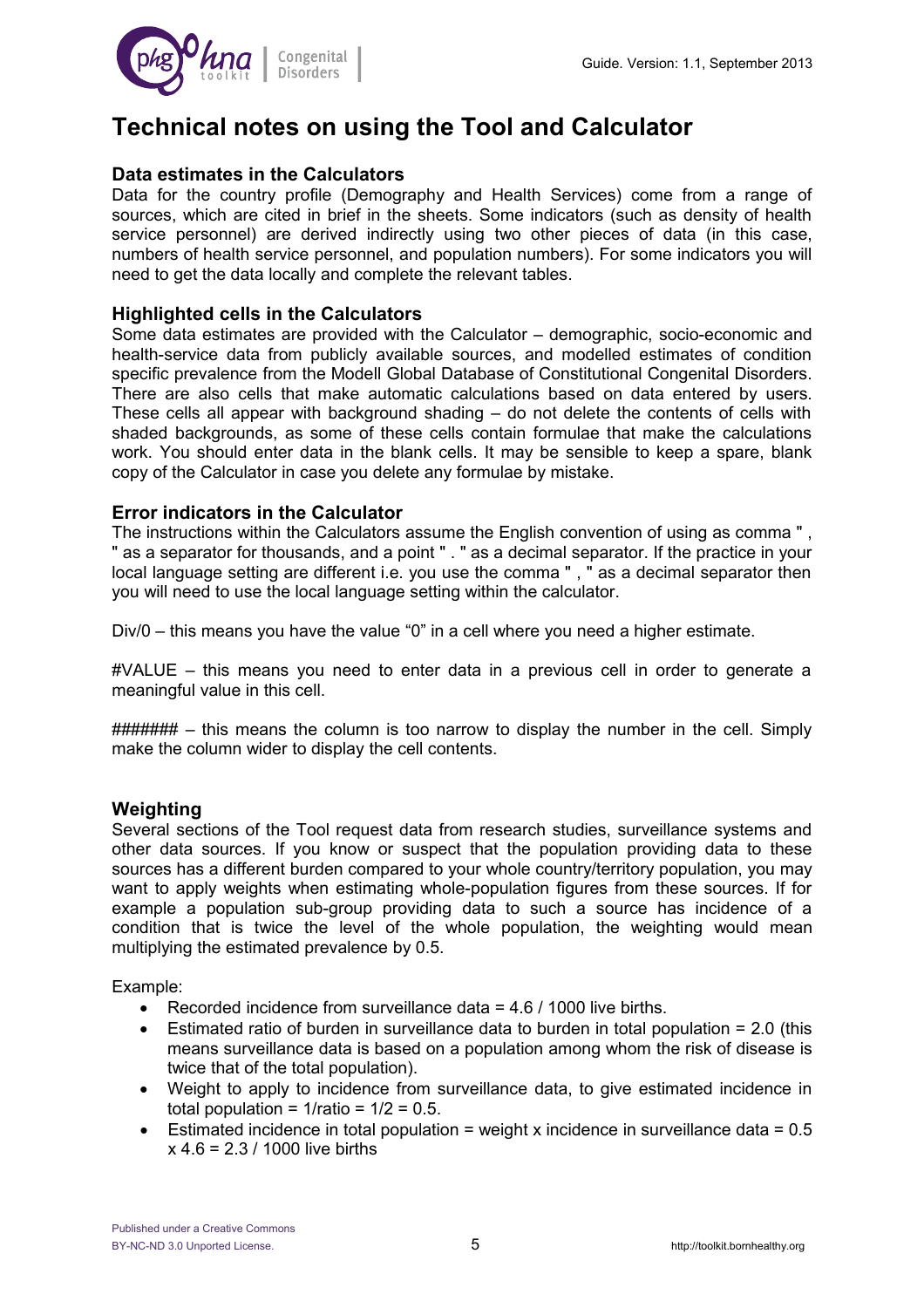

## **RESULTS REPORTING AND PLANNING TEMPLATE**

Please use this document to bring together inputs from the Summary Reports of the individual topic chapters that have been completed in your Needs Assessment process. This may form the basis of advocacy for policy change or implementation.

## **FINAL PRIORITISATION**

We hope that many users will conduct needs assessments for multiple clinical and service topics in their country or territory, in order to give as full as possible a picture of the health needs related to congenital disorders.

Having planned the overall needs assessment process in the Getting Started phase, and identified your overall aims and objectives, the Final Prioritisation document allows you to bring together the findings of initial prioritisations conducted within the Tool for each topic, so that you can simultaneously interpret the implications of your needs assessments for all topics. This process will indicate a range of interventions that may be appropriate in your setting, and will help you to choose a priority path of action.

## **Further assistance**

If you have a query or want to give us any feedback about the Toolkit please email us at: [toolkit@bornhealthy.org](mailto:toolkit@bornhealthy.org)

## **How to cite the Toolkit**

The PHG Foundation. A Toolkit for Health Needs Assessment in Congenital Disorders. Available at: http://toolkit.bornhealthy.org/. Accessed [date of access].

Please share information about the Toolkit with colleagues in your professional organisation and networks and feel free to post it on your website. The Toolkit and email support are completely free. If you would like to get regular updates about the Toolkit please email us at [toolkit@bornhealthy.org.](mailto:toolkit@bornhealthy.org)

### **What's new in Version 1.1 of the Toolkit?**

PHGDB the database underlying the PHG Foundation Health Needs Assessment Toolkit has been updated. Demographic, health service and socio-economic indicators have been updated from publicly accessible sources. Updated epidemiological data is either from MGDB or publicly available data sources. Detailed information on epidemiological data sources and MGDB can be found in the Methods and Support documents. Given below is a summary of differences between the current and previous version of MGDB:

1. Revised estimates are for "isolated defects" as opposed to "groups" of defects. e.g. data for NTDs within the current version of MGDB relate to isolated NTDs (i.e. not those associated with other malformations) whereas in Version 1.0 of the Toolkit they